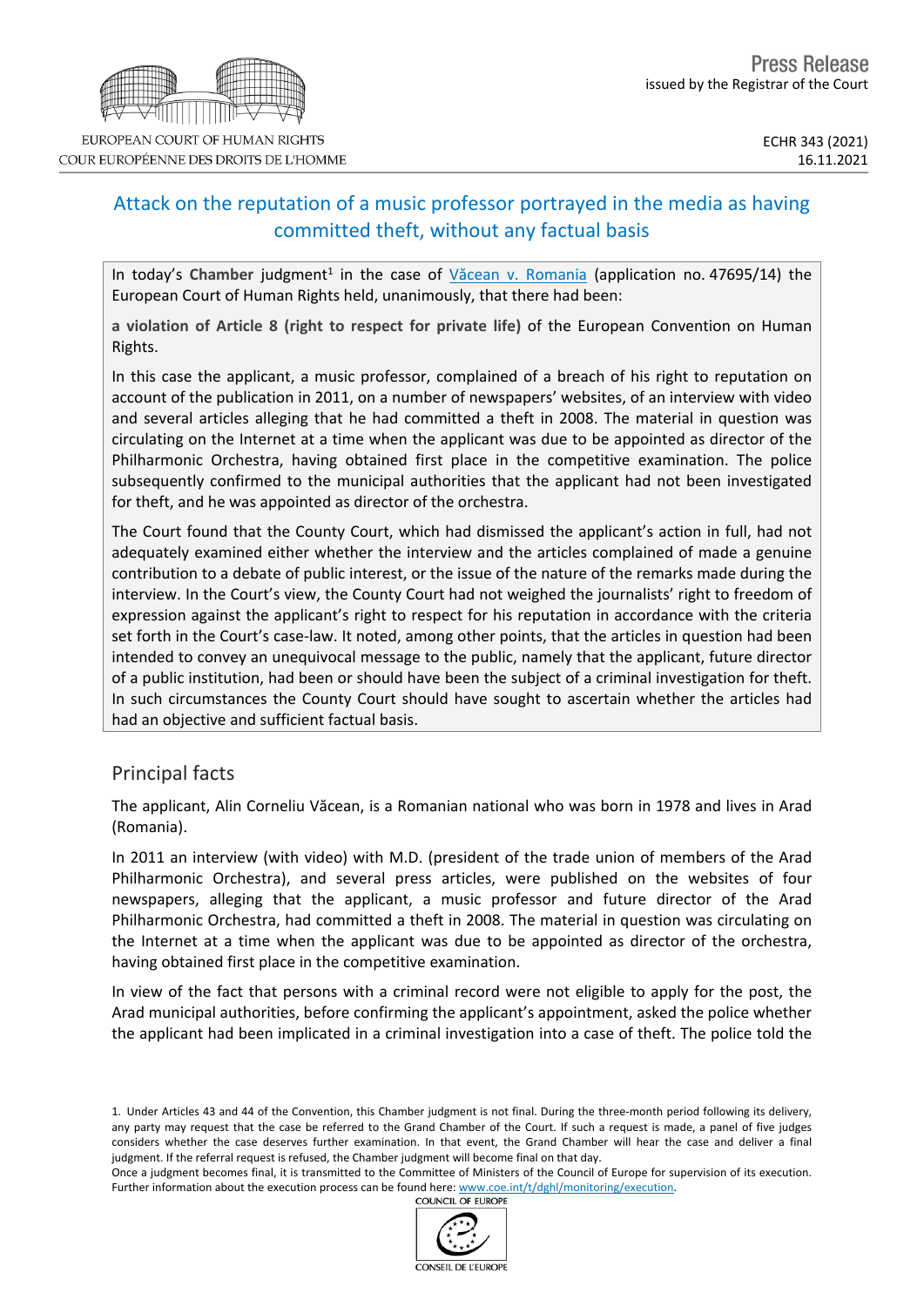authorities that there was no criminal file in the applicant's name and that he had not been investigated for theft. The applicant was therefore appointed as director of the orchestra.

In 2012 the applicant brought a tort action in the Arad Court of First Instance against M.D. and the media outlets concerned, for damage to his right to his image and reputation. More specifically, he alleged that M.D. had portrayed him categorically and unreservedly as the perpetrator of a criminal offence when questioned about the content of the 2008 video.

In 2013 the Court of First Instance held that in the context of the case before it M.D. could not claim the protection of Article 10 (freedom of expression) of the Convention, and that the applicant had unquestionably suffered non-pecuniary damage as a result of being publicly depicted as having committed a theft. It ordered M.D. to pay the applicant EUR 5,000 in respect of non-pecuniary damage. The court added that the media outlets concerned had breached the applicant's right to a good reputation, and ordered them to remove the articles in question from their websites and publish the judgment against them over a three-day period once it became final. M.D. appealed against that judgment to the Arad County Court.

In 2014 the County Court allowed M.D.'s appeal. It overturned the first-instance judgment and dismissed the applicant's action in full. The court observed, among other findings, that M.D. had not committed any unlawful act and that the interview had been published in the context of a journalistic investigation of public interest for the purposes of Article 10 of the Convention.

### Complaints, procedure and composition of the Court

Relying on Article 8 (right to respect for private life), the applicant alleged that the national authorities had failed in their obligation to protect his right to his image and to respect for his private life.

The application was lodged with the European Court of Human Rights on 25 June 2014.

Judgment was given by a Chamber of seven judges, composed as follows:

Yonko **Grozev** (Bulgaria), *President*, Tim **Eicke** (the United Kingdom), Faris **Vehabović** (Bosnia and Herzegovina), Iulia Antoanella **Motoc** (Romania), Armen **Harutyunyan** (Armenia), Pere **Pastor Vilanova** (Andorra), Jolien **Schukking** (the Netherlands),

and also Andrea **Tamietti**, *Section Registrar.*

## Decision of the Court

#### Article 8 (right to respect for private life)

#### *Whether the material contributed to a debate of public interest*

The Court noted the County Court's finding that the articles in question had concerned a matter of public interest and had mainly concerned the issue whether the applicant met the eligibility criteria for the post of director of the Philharmonic Orchestra bearing in mind that, according to the journalists, he had been suspected of theft.

In the Court's view, given the fact that the events shown in the video had occurred several years before the report was broadcast, and the actual content of the video and the articles, it would have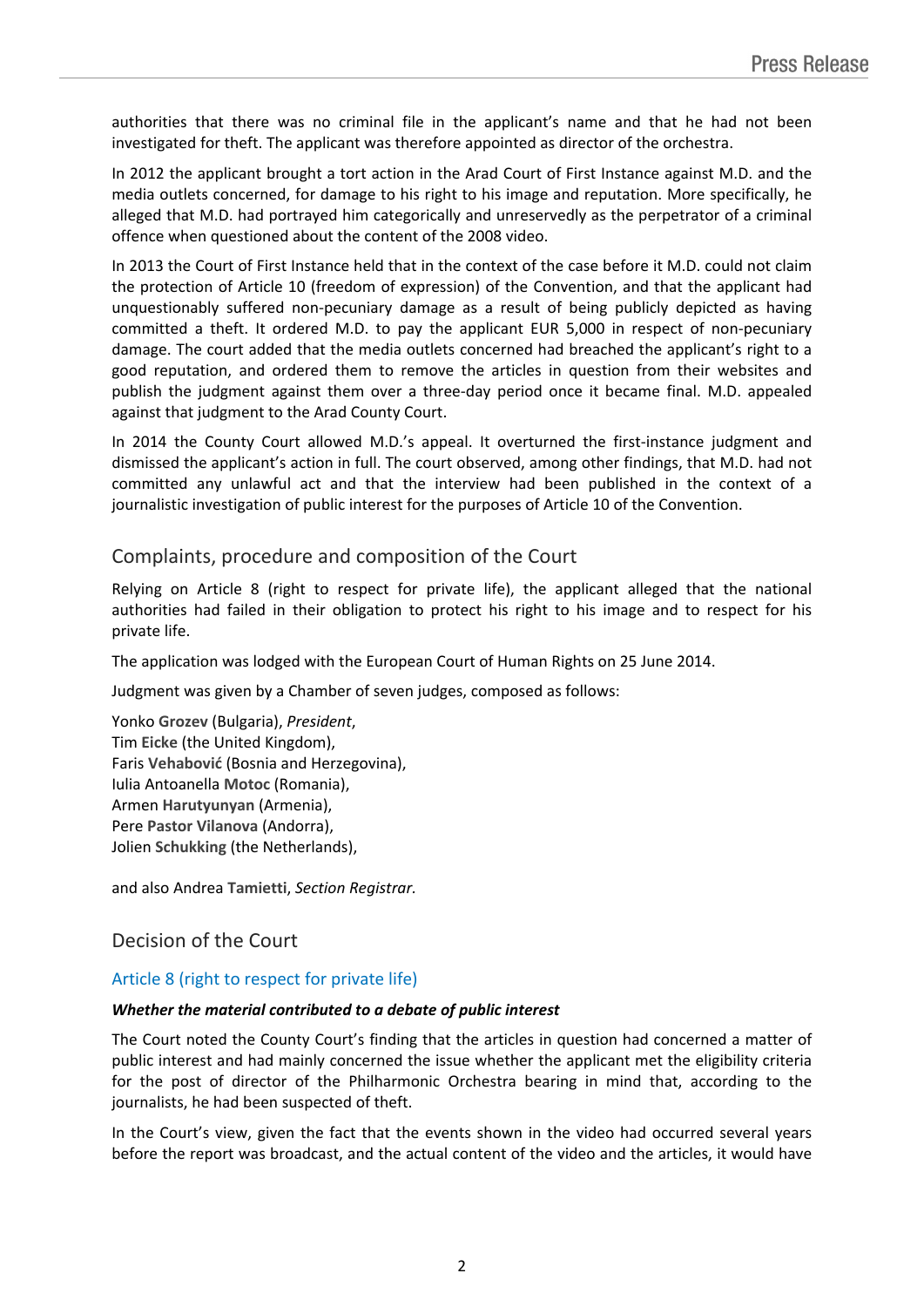been desirable for the County Court to explain in its judgment the reasons why it considered that the material in question formed part of a debate of public interest.

#### *Whether the person concerned – the applicant – was well known*

The Court noted that the applicant had not been in the public eye and had not been at all well known, even within the county, before he had applied for the post in question. It considered that, in view of the status and duties of the director of a local public institution, the applicant had inevitably and knowingly entered the public domain by sitting the competitive examination for the post and had thereby laid himself open to close scrutiny of his acts. Consequently, the limits of permissible criticism were wider in his case than in the case of an individual who was wholly unknown to the public. Nevertheless, the limits in this instance were narrower compared with the degree of tolerance that had to be displayed by politicians, for instance. In the present case the allegations made against the applicant concerned his supposed involvement in the commission of a criminal offence. If proven, they would undoubtedly have had an impact on his professional career. As a result, it could not be said that the applicant should have displayed a greater degree of tolerance with regard to the claims made concerning him.

#### *The repercussions of M.D.'s allegations and of the articles*

**With regard to the interview with M.D.,** the Court observed that M.D. had shown no restraint in naming the applicant, and had made an assertion that left no doubt as to the identity of the person referred to. While it was true that M.D. had not stated expressly that the applicant had committed the theft, he had nevertheless identified and named him as the person shown in the video, whom he had described as being in the process of committing a theft. In the Court's view, a sequence of statements of this kind amounted to an objective statement of fact.

The Court therefore took the view that the County Court had not examined M.D.'s remarks in a sufficiently nuanced manner and had not sought to ascertain whether his allegations, taken overall and in the context of the questions asked, could have had at least some factual connotations. Moreover, the County Court had simply concluded that the assertions in question had not been statements of fact falling outside the scope of protection of the right to freedom of expression, without further explanations. However, such explanations had been particularly necessary in the present case given that the first-instance court had reached a different conclusion, namely that M.D.'s remarks had constituted factual statements.

**As to the online articles**, the Court observed that the County Court had simply found that the publication of the interview in question had been part of a journalistic investigation of public interest. The court had focused mainly on the remarks attributed to M.D. without addressing the issue of whether, in the instant case, freedom of the press could serve to justify their repeated publication and the damage which the form and content of the articles was liable to cause to the applicant's right to protection of his reputation. The Court considered such an approach to be incompatible with the principles emerging from its case-law.

In particular, the Court noted that the County Court had not assessed either the nature of the statements contained in the articles or whether the journalists were required to provide a factual basis to justify their remarks. The articles in question had been intended to convey an unequivocal message to the public, namely that the applicant, future director of a public institution, had been or should have been the subject of a criminal investigation for theft. In such circumstances the County Court should have sought to ascertain whether the articles had an objective and sufficient factual basis.

Furthermore, given that the journalists had chosen to portray the applicant as a person "suspected of theft" although he had not been the subject of any judicial investigation and there was no objective element other than M.D.'s statements to suggest that this was the case, the County Court